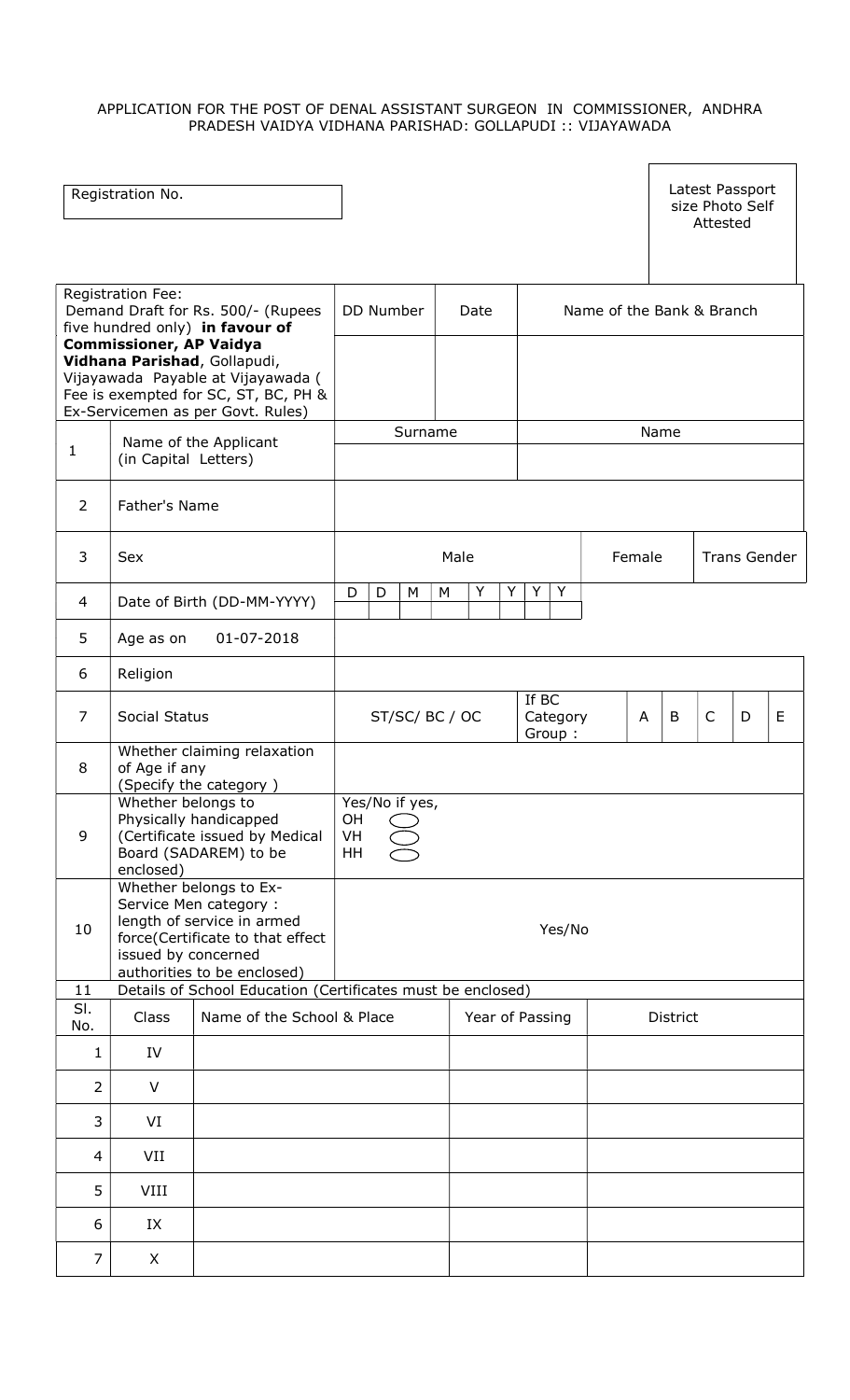: 2 :

12. Details of Educational Qualification: (Self Attested copies to be enclosed)

| S.No | Educational<br>qualifications<br>(BDS) | Month<br>and year<br>of<br>passing | Name of<br>the College<br>University | Maximum<br>marks | Total<br>marks<br>obtained | Date of<br>completion<br>οf<br>Internship |
|------|----------------------------------------|------------------------------------|--------------------------------------|------------------|----------------------------|-------------------------------------------|
|      |                                        |                                    |                                      |                  |                            |                                           |

Details of marks obtained in Qualifying Exam:

| S.No | Year        | Maximum marks | Total marks<br>obtained |
|------|-------------|---------------|-------------------------|
|      | st<br>year  |               |                         |
|      | ∩ת ה<br>ear |               |                         |
|      | эn<br>ear   |               |                         |
|      | year        |               |                         |
|      | Total:      |               |                         |

# 13. Registration details:

| а.   | A.P.Dental Council Regd.No & Date |     |    |
|------|-----------------------------------|-----|----|
|      |                                   |     |    |
|      | Are you working on Contract basis | Yes | No |
| -14. | with Govt of AP                   |     |    |

| 15. | If yes: Certificate from the<br>controlling officers concerned |  |
|-----|----------------------------------------------------------------|--|
|     | DM&HO/DCHS, any other<br>recruitment authority of State        |  |
|     | Government of Andhra Pradesh to                                |  |
|     | be enclosed                                                    |  |

| 16. | Length of service | Years | Months | Davs |
|-----|-------------------|-------|--------|------|
|     |                   |       |        |      |
|     |                   |       |        |      |

| Name of the<br>Institution | From | То | Tribal/Rural Urban |
|----------------------------|------|----|--------------------|
|                            |      |    |                    |
|                            |      |    |                    |
|                            |      |    |                    |

#### Address for communication Along with PIN Code: (in capital letters) Name of the Candidate :

Fathers/Husband Name :

| House No          |   |
|-------------------|---|
| Street            |   |
| Village/Town/City | ٠ |
| Mandal            | ٠ |
| District          | ÷ |
| Pin Code          |   |
| State             | ٠ |
| Mobile No         | ٠ |
| e-Mail ID         | ٠ |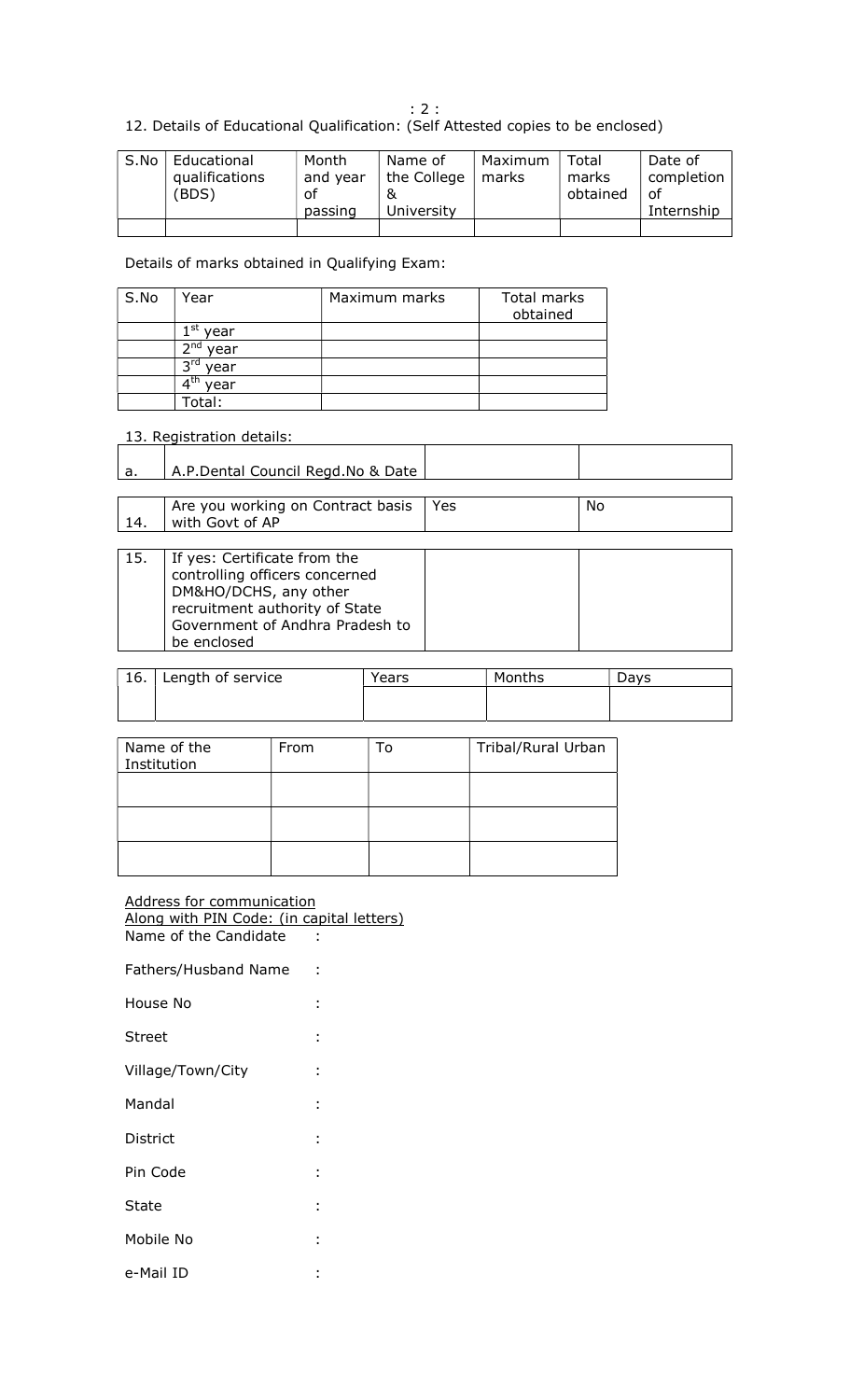## DECLARATION OF THE CANDIDATE

|                                                                                         |  | S/o, D/o , W/o        |  |
|-----------------------------------------------------------------------------------------|--|-----------------------|--|
| certify that the particulars given below                                                |  |                       |  |
| are correct and true to the best of my knowledge and belief. I also agree that in the   |  |                       |  |
| event of any of the particulars furnished in my application being found to be incorrect |  |                       |  |
| or false at a later date, my appointment will be cancelled summarily and I will be      |  |                       |  |
| liable for punishments if any as per rules and law.                                     |  |                       |  |
| I,                                                                                      |  | $S/O$ , $D/O$ , $W/O$ |  |

\_\_\_\_\_\_\_\_\_\_\_\_\_\_\_\_\_\_\_\_\_\_\_\_\_\_\_\_\_\_\_\_\_\_\_\_\_\_\_\_ will abide by the rules under which I may be appointed in regular services in any part of Andhra Pradesh if selected. I will join in the place where I am posted as per the requirement of the Department within the stipulated time specified by the authorities failing which I forfeit my rights to be appointed in this recruitment.

## SIGNATURE OF THE APPLICANT

#### : 3 :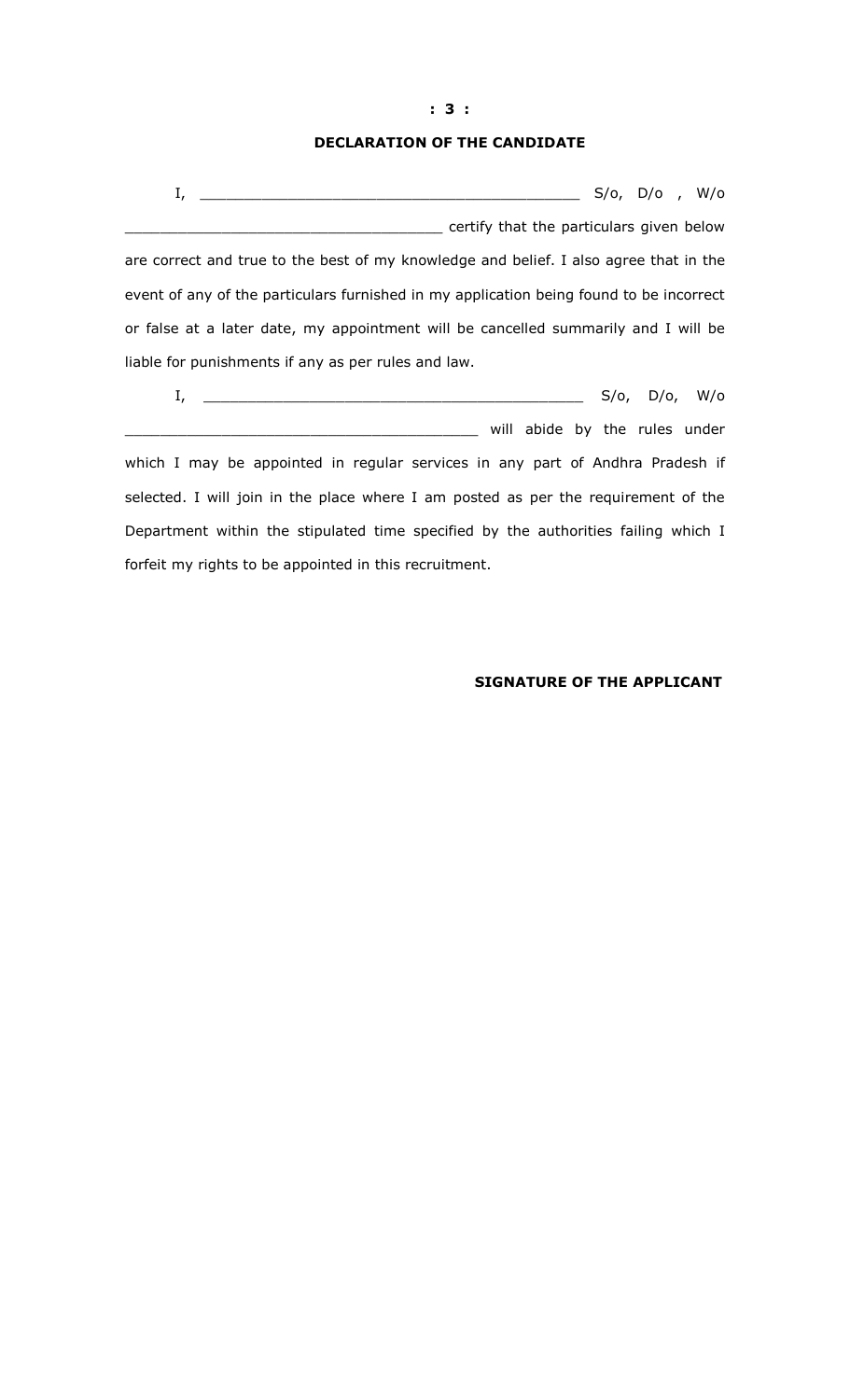#### : 4 :

#### CERTIFICATE TO BE ISSUED BY THE CONTROLLING OFFICER CONCERNED DM&HO / DCHS / ANY OTHER APPOINTING AUTHORITY

This is to certify that Dr.

 $S/O,$   $D/O$   $\qquad \qquad$  has been

working as DAS in PHC/CHC/AH/District Hospital on contract basis. The details of his/her service as on 09-10-2018 are as follows:

| Name of<br>the | Tribal/Rural<br>/ Urban | Working<br>Period |    | Duration | Reasons<br>for                | Appointed<br>by DSC or                                                                         | Charges /<br>Allegations       |
|----------------|-------------------------|-------------------|----|----------|-------------------------------|------------------------------------------------------------------------------------------------|--------------------------------|
| Institution    |                         | From              | To |          | break in<br>service<br>if any | any other<br>appointing<br>authority<br>permitted<br>by AP<br><b>State</b><br>Govt,<br>specify | / Adverse<br>remarks if<br>any |
|                |                         |                   |    |          |                               |                                                                                                |                                |
|                |                         |                   |    |          |                               |                                                                                                |                                |
|                |                         |                   |    |          |                               |                                                                                                |                                |
|                |                         |                   |    |          |                               |                                                                                                |                                |

I hereby declare that,

- 1. Total contract service eligible for weightage
	- a. Tribal \_\_\_\_\_\_ Months
	- b. Rural \_\_\_\_\_ Months
	- c. Urban \_\_\_\_\_\_ Months
- 2. His/ her services as DAS during the contract period are satisfactory.
- 3. He/she does not have any adverse remarks from his/ her superiors during the period of contract service as DAS.
- 4. He / She is eligible for contractual service weightage as per the rules published in the notification and Government Orders.

Date :

Place :

SIGANTURE OF CONTROLLING OFFICER ( DM&HO / DCHS / ANY OTHER AUTHORITY WHO APPOINTED THE APPLICANT)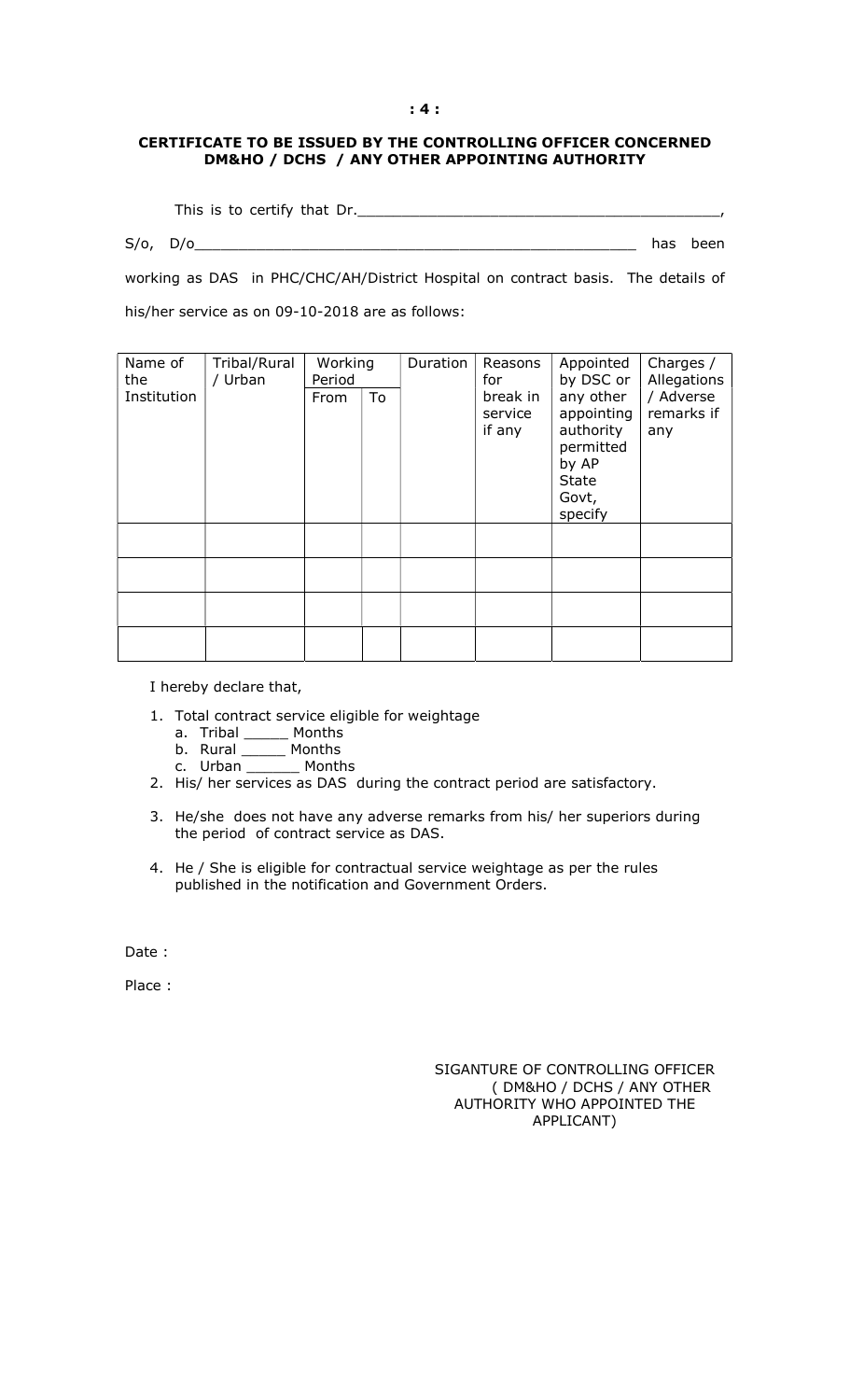# CHECK LIST:

| 1.  | BDS marks lists.                                                                | Yes/No |
|-----|---------------------------------------------------------------------------------|--------|
|     | $1st$ year<br>a.                                                                | Yes/No |
|     | b. 2 <sup>nd</sup> year                                                         | Yes/No |
|     | c. $3^{\text{rd}}$ year                                                         | Yes/No |
|     | $4th$ year<br>d.                                                                | Yes/No |
| 2.  | a. BDS Certificate Provisional/Original                                         | Yes/No |
|     | b. Internship Certificate                                                       | Yes/No |
| 3.  | Certificate of permanent Registration in AP Dental<br>Council.                  | Yes/No |
| 4.  | SSC or equivalent certificate (for Date of Birth)                               | Yes/No |
| 5.  | Study Certificates from class IV to X                                           | Yes/No |
| 6.  | Local candidature certificate in case of private study                          | Yes/No |
| 7.  | Latest Caste Certificate issued by MRO                                          | Yes/No |
| 8.  | Service certificate from the controlling officer in case<br>of Contract Service | Yes/No |
| 9.  | Crossed demand draft for Rs.500/-                                               | Yes/No |
| 10. | PH Certificate if applicable                                                    | Yes/No |
| 11. | Ex-Servicemen certificate if applicable                                         | Yes/No |

# SIGNATURE OF THE CANDIDATE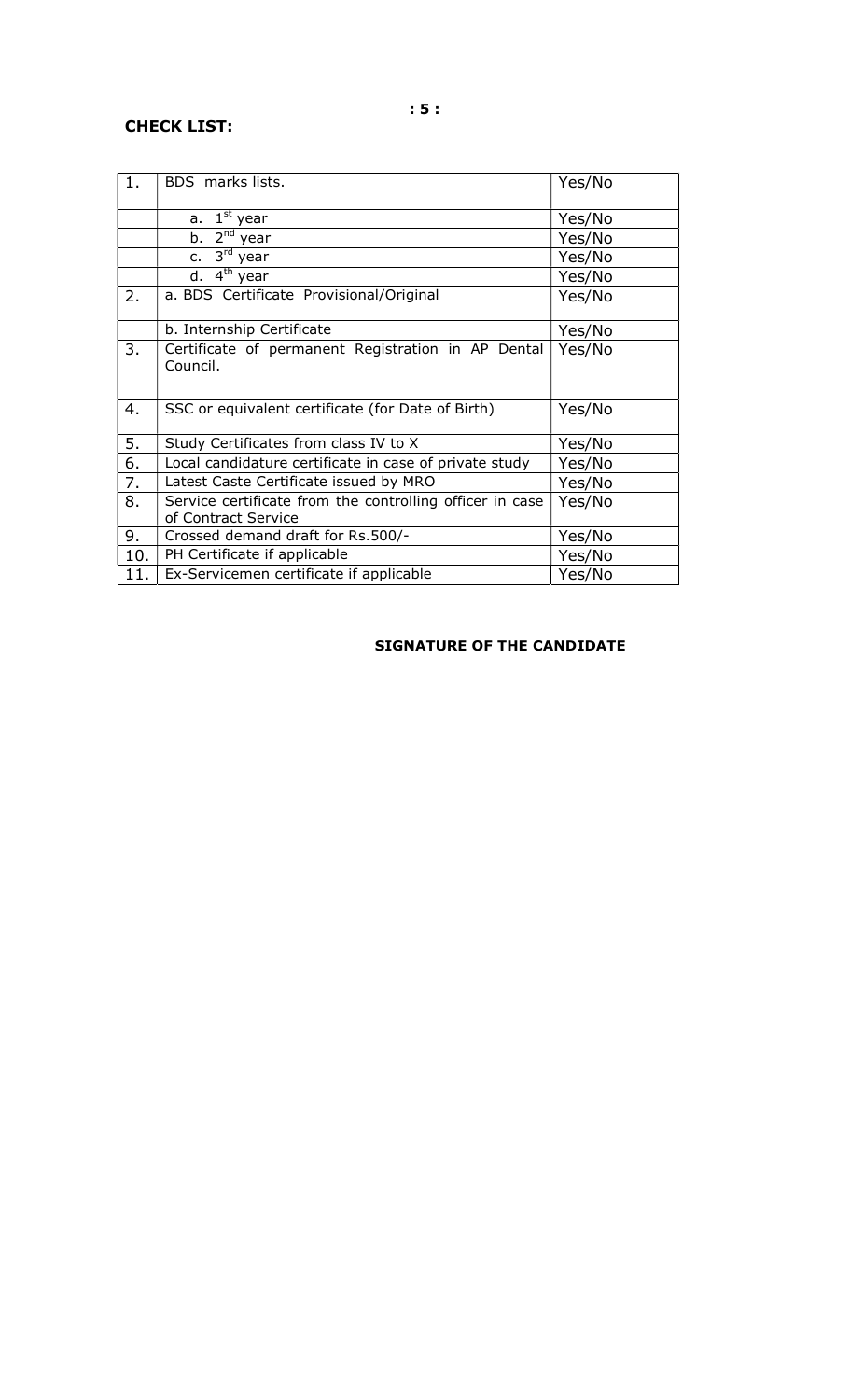#### GOVERNMENT OF ANDHRA PRADESH NOTIFICATION NO. 1/2018 COMMISSIONER OF AP VAIDYA VIDHANA PARISHAD INFORMATION TO CANDIDATES

#### Para -1 :

 Applications are invited from eligible candidates with effect from 09-10-2018 in the prescribed 'Application form' on all working days up to 3:00 pm on 31.10.2018 for recruitment to the posts of Dental Assistant Surgeon in APVVP Hospitals.

# Note:-

1. The Applications received in the prescribed form and within the time shall only be considered and Department will not be responsible for postal loss or transit delays. ( if they send directly to the office of the Commissioner, Andhra Pradesh Vaidya Vidhana Parishad, Gollapudi, Vijayawada by post) Copies of the certificates issued by the Competent authority shall compulsorily be enclosed with the Application form, failing which the application shall be summarily rejected.

NOTE ON IMPORTANT LEGAL PROVISIONS GOVERNING THE RECRUITMENT PROCESS:

Para - II

- 1. Vacancies : The recruitment will be made to the 35 vacancies. The No. of vacancies is provisional and likely to increase or decrease as per the need of the department.
- 2. Scale of Pay:
	- a) 40270-1110-42490-1190-46060-1270- 49870-1360-53950-1460- 58330-1560- 63010-1660-67990-1760-73270-1880- 78910-2020- 84970-2160-91450-2330- 93780 and other allowances as admissible under the rules in force from time to time.
- 3. Caste & Community:
	- a) Latest Community Certificate issued by the competent authority in terms of G.O.Ms.No. 58; SW(J) Deptt., dt: 12-05-1997 ( Candidates belonging to BCs, SCs & STs of other States are not entitled for reservations)
	- b) The General Rule 22 of Special representation shall apply to the appointments of these posts subject to various provisions in the relevant Service rules, except in the case of Physically handicapped persons.
- 4. The reservation to Women will apply as per General Rule 22-A (G.O.Ms.No. 41, WD&CW(Estt)Deptt., dt: 01-08-1996
- 5. The Rule of reservation to local candidates is applicable as per Govt.Memo.No.1585/D1/2014, Dated:18.08.2014 of HM&FW(D) Dept.
- 6. Reservations to disabled persons, are subject to their eligibility to the posts be subject to special rules/adhoc rules governing the posts
- 7. Rules :

All are informed that the various conditions and criteria prescribed herein are Governed by the General rules of A.P. State and Subordinate Service Rules, 1996 read with the relevant specific rules applicable to any particular service in the Departments, any guidelines or clarification is based on the said rules, and in case of any necessity, any matter will be processed as per the relevant general and special rules, cited as in force.

8. The Department is empowered to conduct the recruitment for appointments to the posts notified herein duly following the principles of order of Merit and ensuring that the whole recruitment and selection process is carried out with utmost regard to maintain secrecy and confidentiality, so to ensure that the principle of merit is scrupulously followed.

PARA 2 : Educational Qualifications: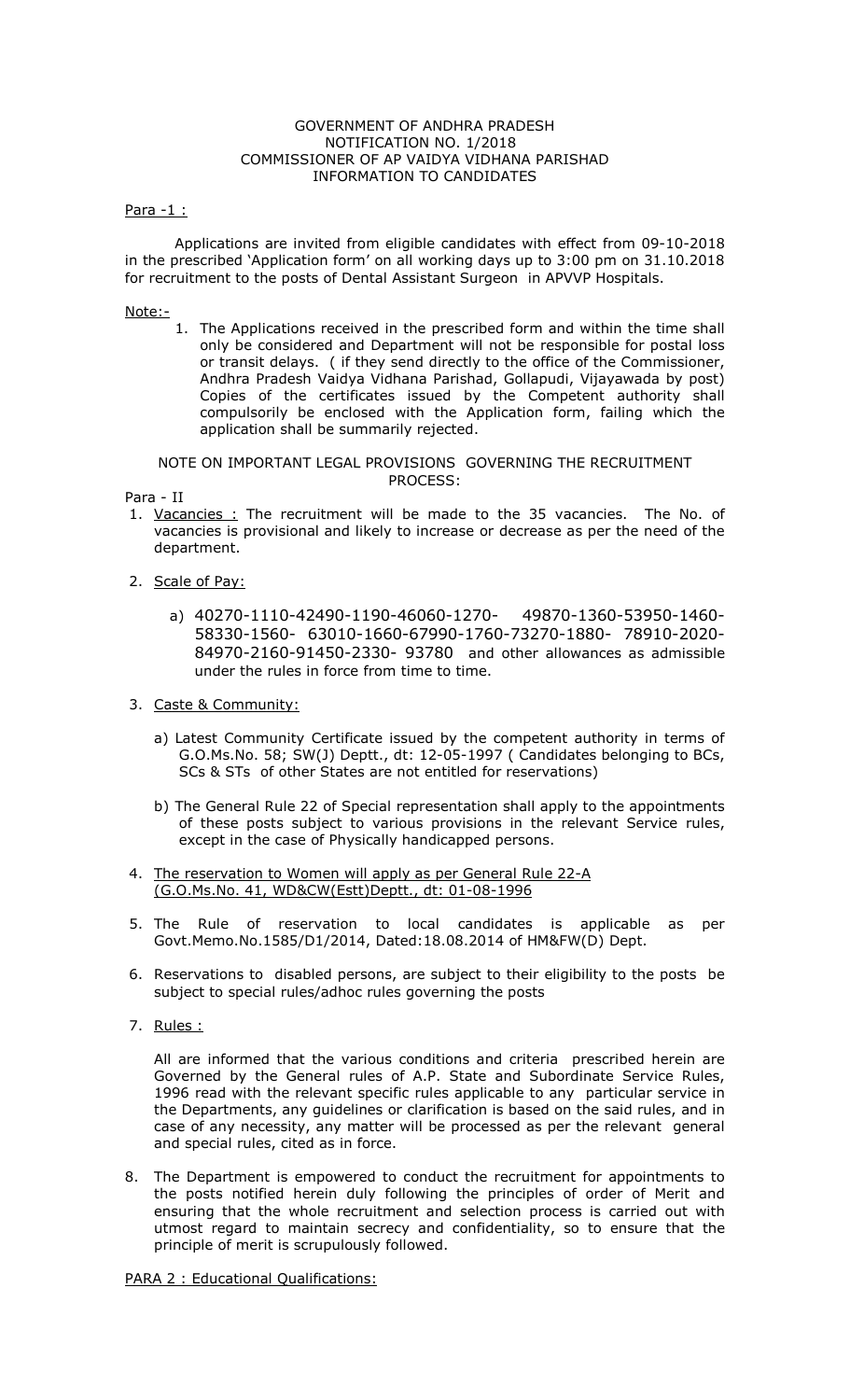- a) Candidates should have passed BDS or its equivalent included in the DCI Act as amended from time to time and from a College recognized by the Dental Council of India.
- b) Candidates passed from unrecognized Universities are ineligible. Such application if received will be rejected. If noticed at a later date his/her appointment will stand cancelled automatically if selected.
- c) Must be registered (on Permanent basis) with State Dental Council of Andhra Pradesh.

## PARA – 3: AGE:

 The minimum and maximum age shall be reckoned as on 01-07-2018 with the relaxations allowed for reckoning duly the maximum age limit as per rules. The candidate should not have completed (41) years of age as on 01.07.2018. The age limit is subject to issue of Government Order with regard to age relaxation, if any.

Relaxation will be as follows:-

|      | For Reserved Category (Five years)                                                          |
|------|---------------------------------------------------------------------------------------------|
| ii)  | For ex-service Men 3 (Three) years in addition to the length of service<br>in armed forces. |
| iii) | Disabled persons 10 (Ten) years.                                                            |

EXPLANATION:

The above age limits are subject to a maximum of 50 years in any case.

## PARA – 4: FEE:

 Each application must be accompanied by D.D. worth Rs. 500/- (Rupees five hundred only) obtained on or after 09-10-2018 and prior to 31.10.2018 payable at Vijayawada drawn in favour of Commissioner, AP Viadya Vidhana Parishad, Gollapudi, Vijayawada. Applications without fee will be rejected summarily except the exempted cases as given below

## NOTE ON EXEMPTIONS:

The following category of candidates are exempted from payment of fee.

a) SC, ST, BC, PH and Ex-Service Men.

## PARA – 5: METHOD OF SELECTION:

A. Selection Process:

| <b>CRITERIA</b>                          | Weightage (Total Marks 100)                          |
|------------------------------------------|------------------------------------------------------|
| Aggregate of marks obtained in all the   | 75%                                                  |
| years in the qualifying examination      |                                                      |
| Weightage for experience of Government   | Upto 15%                                             |
| service including Contract service       | a.@2.5 marks per six months in Tribal                |
|                                          | area                                                 |
|                                          | $b.\textcircled{2.0}$ marks per six months in Rural  |
|                                          | area                                                 |
|                                          | $c.\textcircled{a}1.0$ marks per six months in urban |
|                                          | areas                                                |
| Weightage for No. of years since passing | Upto 10 marks @1.0 marks per                         |
| qualifying examination                   | completed year after acquiring requisite             |
|                                          | qualification                                        |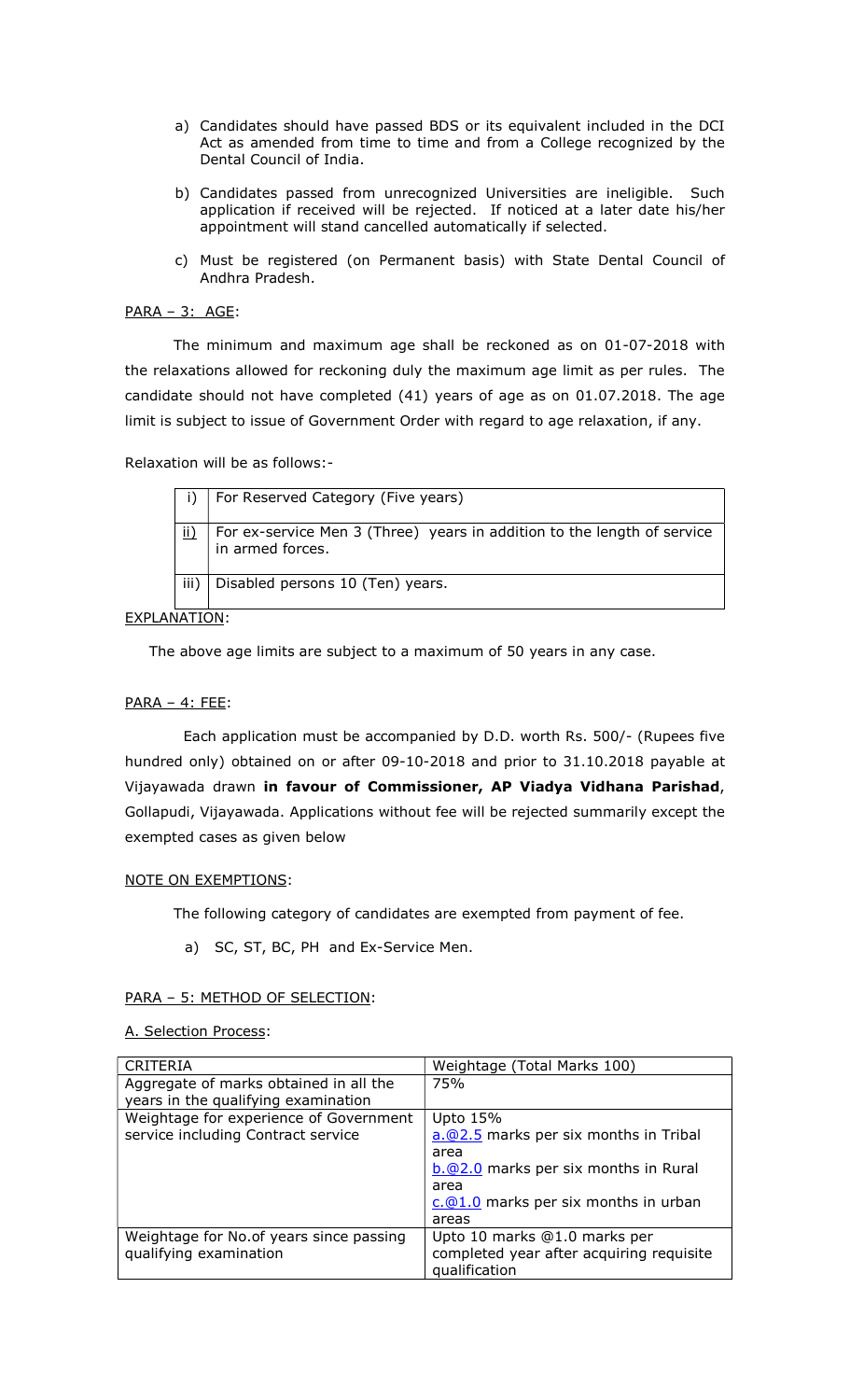## B. Particulars of weightage:

- 1. @ 2.5 Marks per Six months in Tribal area.
- 2. @ 2.0 Marks per Six months in Rural Area.
- 3. @ 1.0 Marks per Six months in Urban Area.
- 4 Upto 10 marks @ 1.0 mark per each completed year from the date of passing of required qualification.
- 5. No weightage will be given for the service rendered less than Six months. Weightage will be given only for the completion of Six months period.
- 6. The DAS who are appointed on Contract basis by DSC or any other appointing authority permitted by State Government may be continuing in service (or) they may not be in service at presently subject to condition that, they shall not be removed from service on any disciplinary grounds/adverse remarks.
- 7. They should have minimum Six months of continuous service as Contract DAS to be eligible for weightage.
- 8. They should have put in satisfactory service. The candidate will not be given any weightage, if any adverse remarks are passed. Candidates should enclose a certificate from the controlling Officers concerned ( DM&HO / DCHS / Any other authority who appointed the applicant) to that effect and an undertaking by themselves in prescribed proforma provided in the application.
- 9. There will be no interview.

## PARA – 6: HOW TO APPLY:

#### A. How to obtain application from:

- i) Candidates should download the Application Form from the web site www.cfw.ap.nic.in. Please use only the application form downloaded from web site. The applications submitted in other formats will not be considered and those will be rejected summarily.
- ii) The filled in applications shall be submitted to the Commissioner, AP Vaidya Vidhana Parishad, Gollapudi, Vijayawada on or before 3.00 P.M of 31- 10-2018. The applications received after 3.00 PM of 31-10-2018 will be rejected summarily.
- iii) While submitting the application, the following guidelines shall be followed: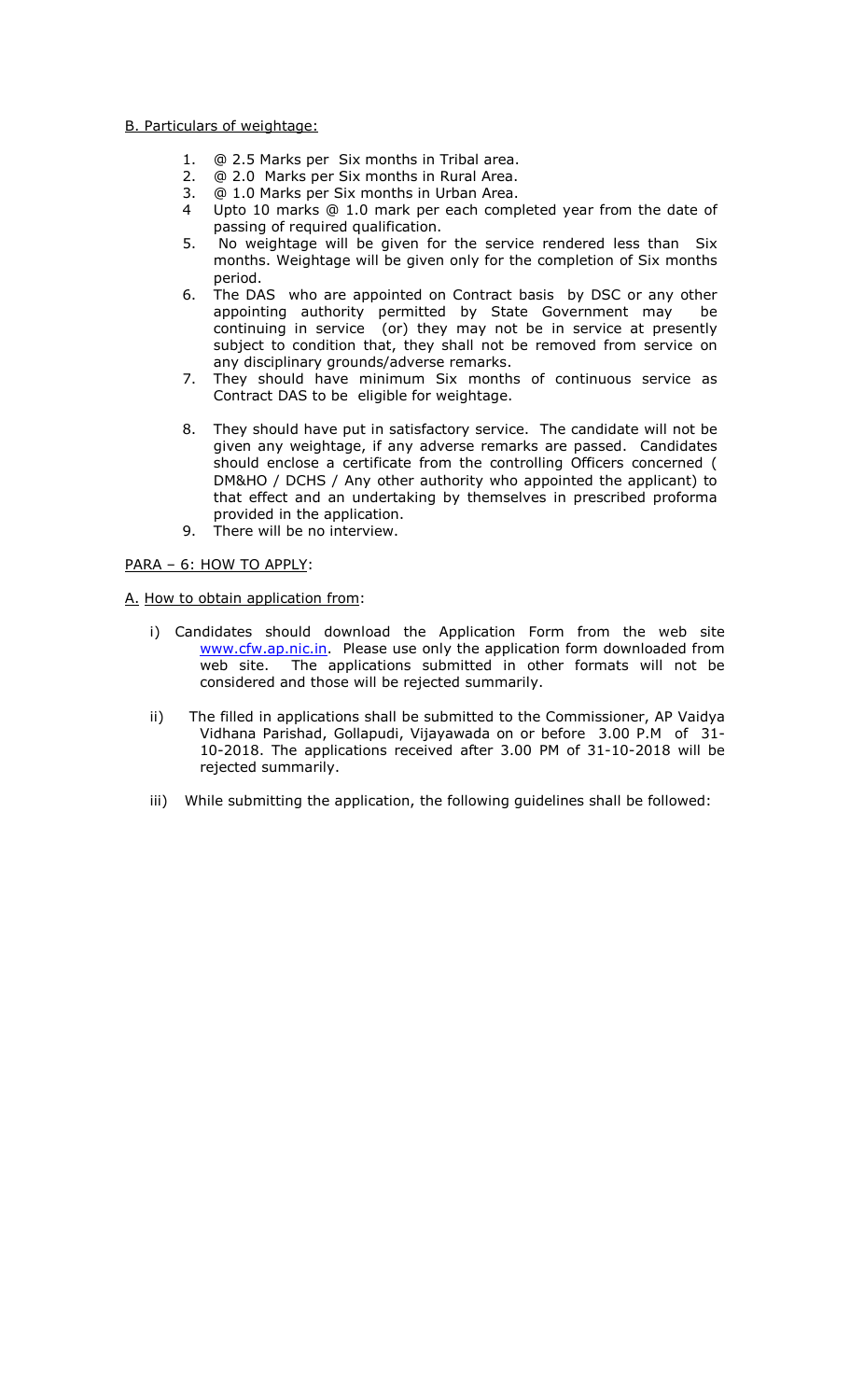# A.P .Medical & Health Services Notification 01/2018 RECRUITMENT OF DAS - 2018 To The Commissioner, Andhra Pradesh Viadya Vidhana Parishad, Gollapudi One Centre, Himagna Towers, 4th Floor, Gollapudi, Vijayawada. PIN: 521 225. From

The un-superscribed applications might be mixed up with other and they may not be considered.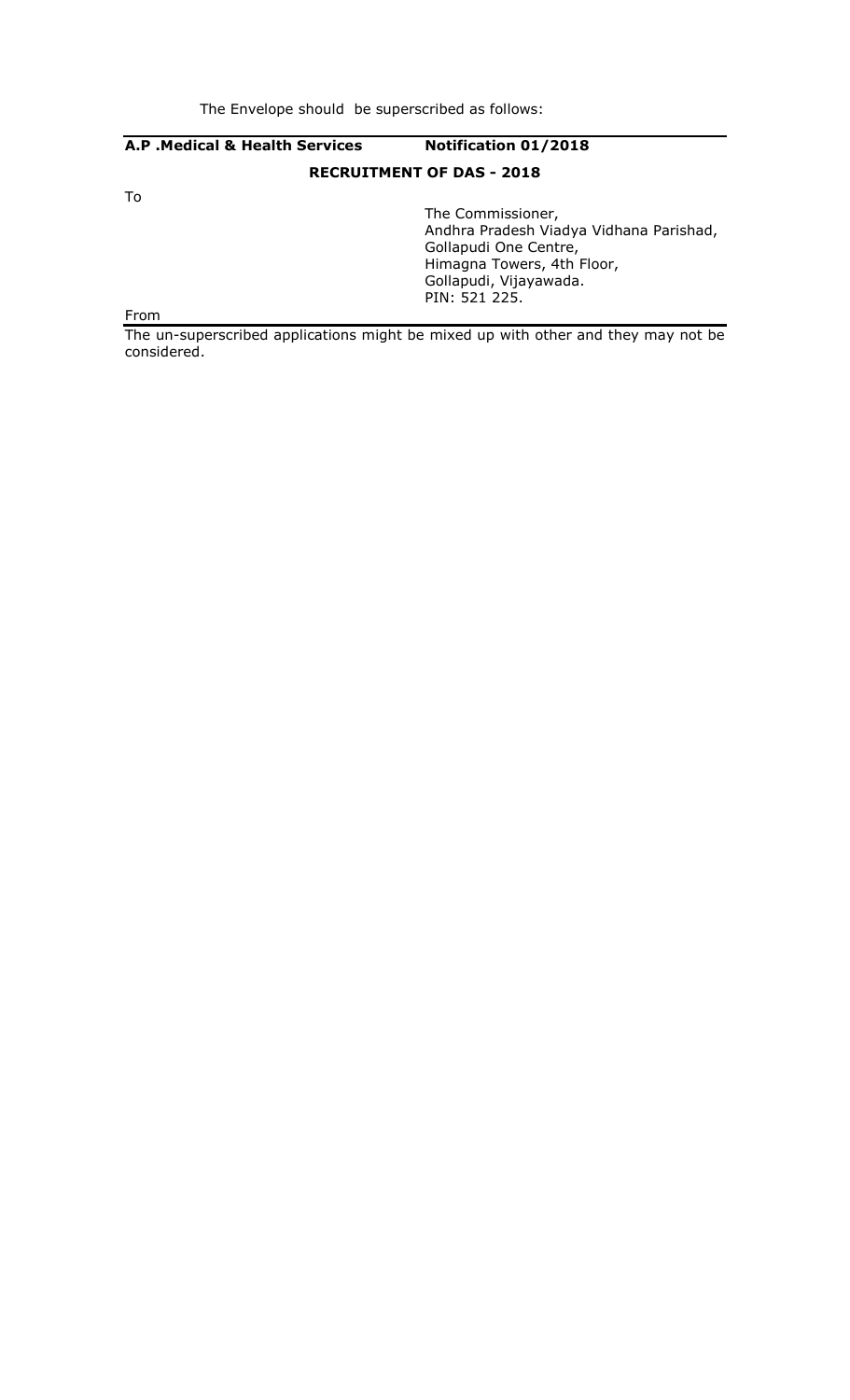Note:

- 1) Each envelope should contain only one application.
- 2) The applicant should send the envelope containing the application by Registered post.
- 3) The department is not responsible if un-super scribed envelops got mixed up with other envelopes. The applicants are therefore advised to strictly follow the instructions in their own interest and super scribe the envelopes accordingly.
- 4) Incomplete / incorrect applications and applications received after due date and time will be summarily rejected. The information if any furnished by the candidate subsequently will not be entertained by the Department under any circumstances. The Department will not be responsible for postal loss or transit delay. Applicants should be careful in filling up of the application and submission. If any lapse is detected during the scrutiny, the candidature will be rejected even through he/she comes through the final stage of recruitment process or even at a later stage.

#### PARA – 7 INSTRUCTIONS TO CANDIDATES

- 1) The candidate must note that his/her selection for counseling is strictly provisional. The mere fact that calling for counseling does not imply that his/her candidature has been finally cleared by the department or that the entries made by the candidate in his/her application have been accepted by the department as true and correct.
- 2) One self-addressed cover of size 12X26 CM with postal stamps worth of Rs.40/- (Rupees forty only) and a self-addressed post card are to be enclosed.
- 3) The candidates doing PG Degree /Super Specialty are advised not to apply. Permission will not be given to continue their PG/Super Specialty course under any circumstances if selected.
- 4) The above appointments are purely temporary and likely to be regularized as per the rules.
- 5) Candidates selected and posted to any medical institutions as per requirement of department.
- 6) They should stay at the Headquarters compulsorily .
- 7) Candidates selected and appointed should abide by the Government rules from time to time with regard to private practice.
- 8) Selected candidates shall be liable to serve in any part of Andhra Pradesh. If selected he/she should join in the place where he/she posted within the stipulated time, failing which the selection stands cancelled.

#### PARA-8 DEBARMENT

- 1. Candidates should make sure of their eligibility to the post applied for and that the declaration made by them in the format of application regarding their eligibility in all respects. Any candidate furnishing in-correct information or making false declaration regarding his/her eligibility at any stage or suppressing any information is liable to be debarred from recruitment conducted by the department and summarily rejection of their candidature for this recruitment & future recruitments.
- 2. The department is vested with duty of conducting recruitment and selection as per rules duly maintaining utmost secrecy and confidentiality in this process and any attempt by any one causing or likely to cause breach of this duty in such manner or by such action as to violate or likely to violate the fair practices followed and ensured by the Department will be sufficient reason for take necessary action against him by the department.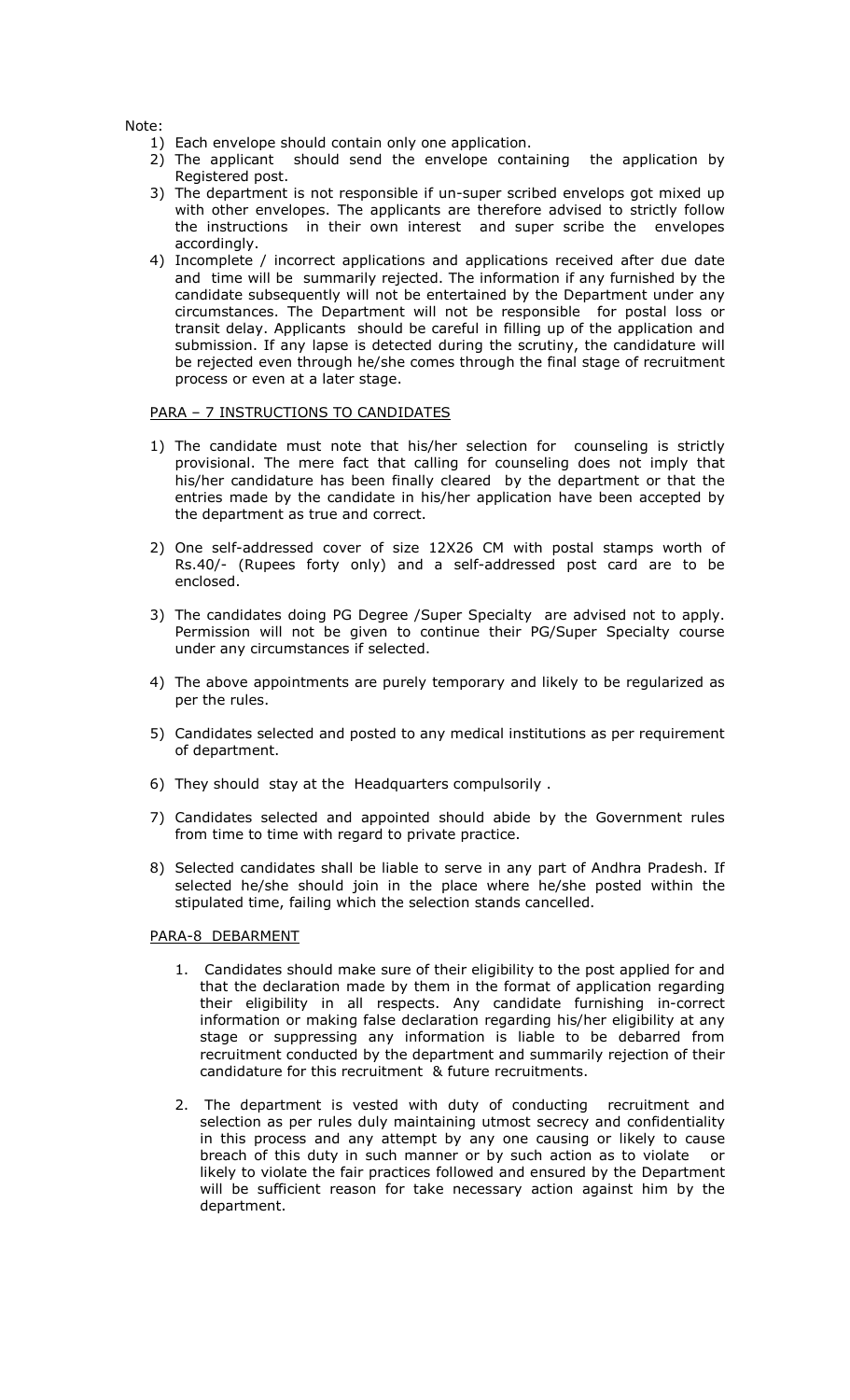#### PARA- 9 DEPARTMENT'S DECISION TO BE FINAL

The decision of the department pertaining to the application and its acceptance or rejection as the case may be conduct of counseling and at all consequent stages culminating in the selection or otherwise of any candidate shall be final in all respects and binding on all concerned under the powers vested with it. The department also reserves its right to cancel and modify regarding time and conditions laid down in the notification for conducting the various stages upto selection duly intimating details thereof to all concerned as warranted by any unforeseen circumstances arising during the course of this process.

# Para - 10 Certificates to be enclosed:

- A. Attested copies of :
	- a. Marks memos of BDS (all years)
	- b. BDS Certificate Provisional / Original & Internship **Certificate**
	- c. Certificate of permanent Registration in AP Dental Council.
	- d. SSC or equivalent certificate (for Date of Birth)
	- e. Study Certificates from class IV to X from the school where the candidate studied. If SSC or its equivalent done by private study, without attending any school, residence certificate i.e., local Candidature certificate from MRO (in prescribed proforma). In the absence of the above certificate the candidate will be considered as non- local.
	- f. Copy of the latest Caste Certificate in case of SC/ST/BC (with categorization if any ) issued by MRO concerned. In the absence of proper certificates the candidate will be considered as OC only.
- B. Service certificate from the controlling officer concerned (DM&HO/DCHS / Any other authority who appointed the applicant) in case of DAS working on contract basis. In absence of which the candidate will not be given any weightage.
- C. Crossed demand draft for Rs.500/- (Rupees five hundred only) drawn on or after 09-10-2018 to 31-10-2018 on any nationalized bank in favour of Commissioner, AP Vaidya Vidhana Parisahd, Gollapudi, Vijayawada.
- D. PH & Ex-servicemen certificate in applicable case.
- E. Any other Certificate as applicable.
- F. The applications submitted without the required certificates and incomplete applications will be rejected summarily.

# Sd/- Commissioner, AP Vaidya Vidhana Parishad